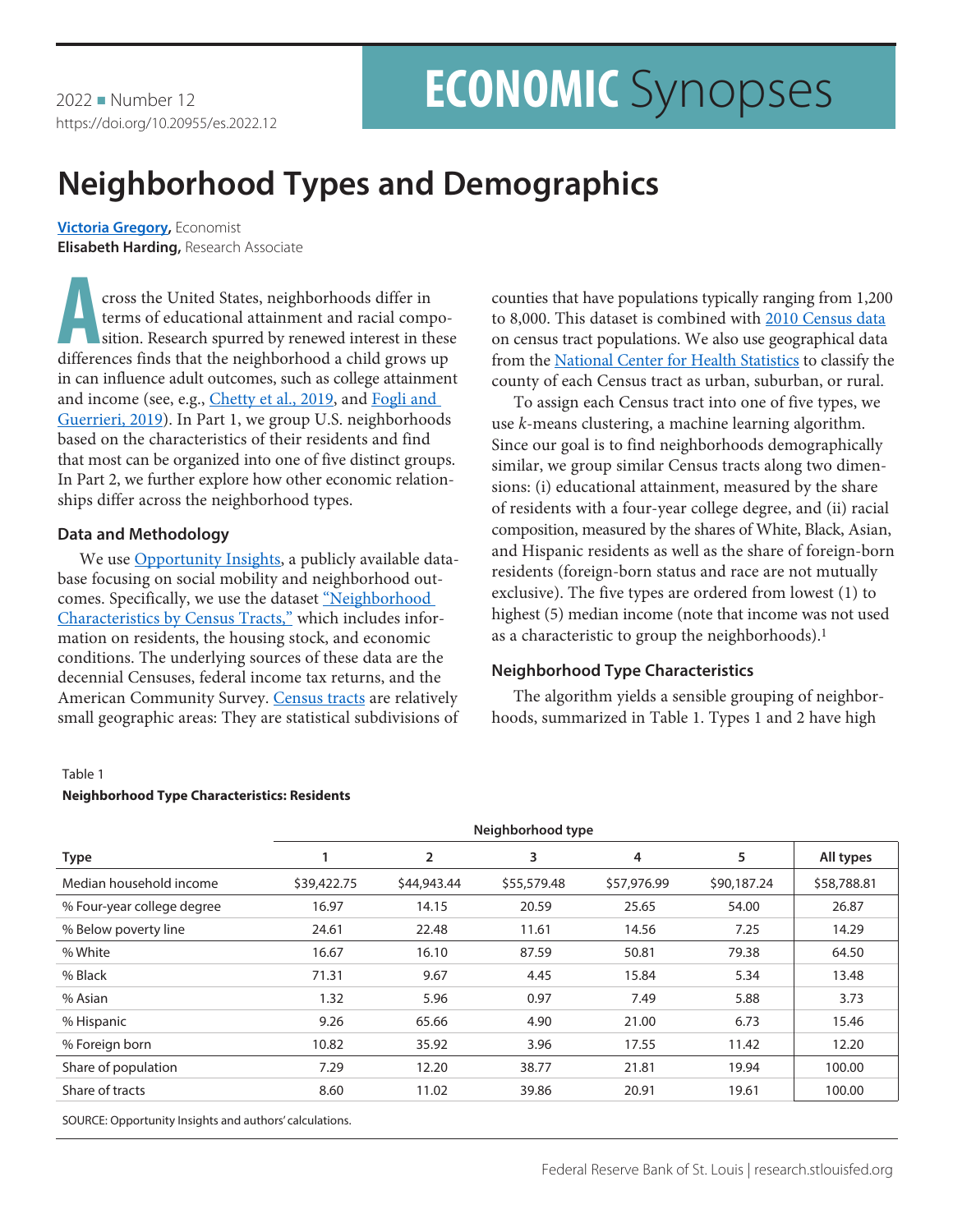## Table 2

# **Geographic Location of Neighborhood Types**

| Geographic area                                          |       | Neighborhood type |       |       |       |              |
|----------------------------------------------------------|-------|-------------------|-------|-------|-------|--------------|
|                                                          |       | $\overline{2}$    | 3     | 4     | 5     | <b>Total</b> |
| % Northeast                                              | 18.24 | 14.00             | 19.11 | 12.49 | 23.34 | 18.51        |
| % Midwest                                                | 18.92 | 4.97              | 34.07 | 9.98  | 21.72 | 23.36        |
| % South                                                  | 60.97 | 31.92             | 33.96 | 43.20 | 30.62 | 35.75        |
| % West                                                   | 1.86  | 49.12             | 12.86 | 34.34 | 24.32 | 22.37        |
| % Urban                                                  | 49.04 | 62.23             | 8.98  | 37.91 | 35.96 | 30.74        |
| % Suburban                                               | 41.74 | 34.41             | 61.80 | 52.38 | 61.46 | 52.64        |
| % Rural                                                  | 9.22  | 3.36              | 29.22 | 9.71  | 2.58  | 16.61        |
| COLIDCE, Opportunity Inciality and outhors' calculations |       |                   |       |       |       |              |

SOURCE: Opportunity Insights and authors' calculations.

# Table 3

#### **Shares of Neighborhood Types within MSAs**

| Neighborhood type |                |                |                         |               |  |  |
|-------------------|----------------|----------------|-------------------------|---------------|--|--|
|                   | $\overline{2}$ | 3              | 4                       | 5             |  |  |
| Memphis           | Los Angeles    | Pittsburgh     | Las Vegas               | Raleigh       |  |  |
| 41.01%            | 52.70%         | 69.38%         | 57.49%                  | 47.95%        |  |  |
| New Orleans       | Riverside      | <b>Buffalo</b> | San Jose                | <b>Boston</b> |  |  |
| 34.57%            | 47.48%         | 62.23%         | 48.39%                  | 47.28%        |  |  |
| Atlanta           | San Antonio    | Cincinnati     | San Francisco<br>Denver |               |  |  |
| 27.68%            | 47.29%         | 58.56%         | 43.26%                  | 46.37%        |  |  |
| Baltimore         | Miami          | Providence     | Sacramento              | Minneapolis   |  |  |
| 27.33%            | 35.71%         | 58.38%         | 42.92%                  | 42.95%        |  |  |
| Richmond          | San Diego      | Louisville     | Riverside               | Seattle       |  |  |
| 25.71%            | 29.76%         | 58.13%         | 40.22%                  | 39.52%        |  |  |

SOURCE: Opportunity Insights and authors' calculations.

shares of Black and Hispanic residents, respectively. Predominantly White neighborhoods are split into two types: Type 3, with an average of 20.6% of residents having a college degree, and Type 5, with a much higher average— 54%. Type 5 has the highest educational attainment across all types and also by far the highest income. Finally, Type 4 includes tracts that do not fit in well with the other groups and tracts that are more balanced with respect to race and educational attainment. The population of this tract is most representative of the United States as a whole.

Next, Table 2 summarizes the geographic U.S. areas where we can expect to find each neighborhood type. Type 1 neighborhoods, with the lowest income and highest share of Black residents, tend to be found in urban areas and in

the South. Group 2 neighborhoods, with the largest share of Hispanics, tend to be found in urban areas and in the West. Group 3 neighborhoods, with the highest share of White residents least likely to hold a four-year college degree, tend to be found in rural and suburban areas and in the Midwest and South. Group 4 neighborhoods, while the most balanced in terms of racial composition, are not geographically balanced. They are most likely to be found in urban and suburban areas in the South and West. While Group 5 neighborhoods are fairly evenly dispersed by region (with the most in the Northeast), they are more likely to be found in urban and suburban areas and have the lowest rural share.